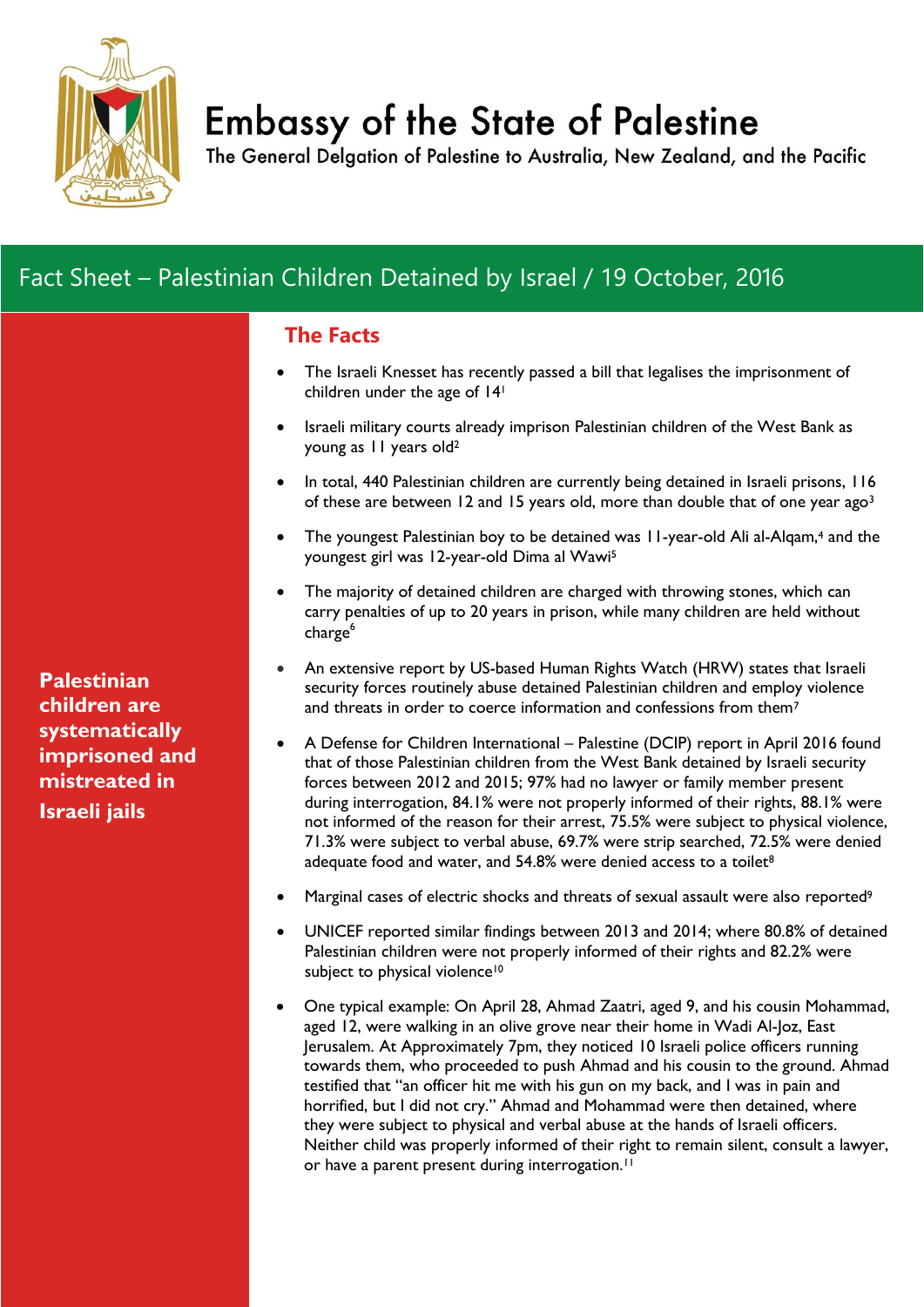According to the Association for Civil Rights in Israel (ACRI), proposals are under way to allow Israeli authorities to hand down life sentences to children under the age of 14<sup>12</sup>

## **Analysis**

- DCIP have asserted that the recent changes in Israeli law almost exclusively apply to Palestinians, with Israeli extremists and settlers rarely being prosecuted under the same standards of law<sup>13</sup>
- Israeli security forces are using arrests to retaliate against Palestinians for protesting Israeli policy<sup>14</sup>
- "Most children are arrested on suspicion, without arrest warrants. There is little to no independent oversight over arrests."<sup>15</sup>
- "Palestinian children are treated in ways that would terrify and traumatize an adult…Screams, threats, and beatings are no way for the police to treat a child or get accurate information from them." – Sari Bashi, Israel and Palestine Country Director for HRW<sup>16</sup>
- "Imprisoning such young minors denies them the chance of a better future"  $A$ spokesperson for the Israeli organisation B'Tselem<sup>17</sup>
- The 2015 ACRI report claimed that imprisoning children can cause them significant harm and is likely to increase violence and crime in broader society. The report proposed that the Israeli government initiate programs that could support the integration of minors accused of wrongdoing back into Israeli society (in the case of Palestinians in East Jerusalem).<sup>18</sup>

## **International Law**

- Israel has signed the Convention on the Rights of the Child treaty, which requires security forces to make the best interests of the child a primary consideration in all aspects of the juvenile justice system<sup>19</sup>
- Both international and domestic Israeli law also provide special protections for detained children, including requirements to arrest or detain a child only as a last resort and to take precautions to ensure that children are not compelled to confess guilt—both of which are evidently being systematically violated<sup>20</sup>
- According to DCIP, Israel maintains that it is not obliged to extend international human rights law, including protections outlined in the Convention on the Rights of the Child, to Palestinians living in the West Bank—arguments that have been rejected by the International Court of Justice and several UN human rights treaty bodies<sup>21</sup>
- Brad Parker, a lawyer at DCIP stated that the recent Knesset bill "appears to prioritise the criminalisation and punishment of children in complete disregard of international law" and also that "we see policies and practices that contravene international law being codified by the Israeli government"<sup>22</sup>
- **The Australian Government is urged to uphold the principles enshrined in international law by applying pressure on the Israeli Government to only arrest or detain Palestinian children as a last resort, and if they are detained, to ensure that their safety and best interests are prioritised, and that they are permitted a fair trial**

**The mistreatment of Palestinian children damages prospects for peace between Israel and Palestine**

**The imprisonment & mistreatment of Palestinian children in the Israeli justice system is illegal under international law**